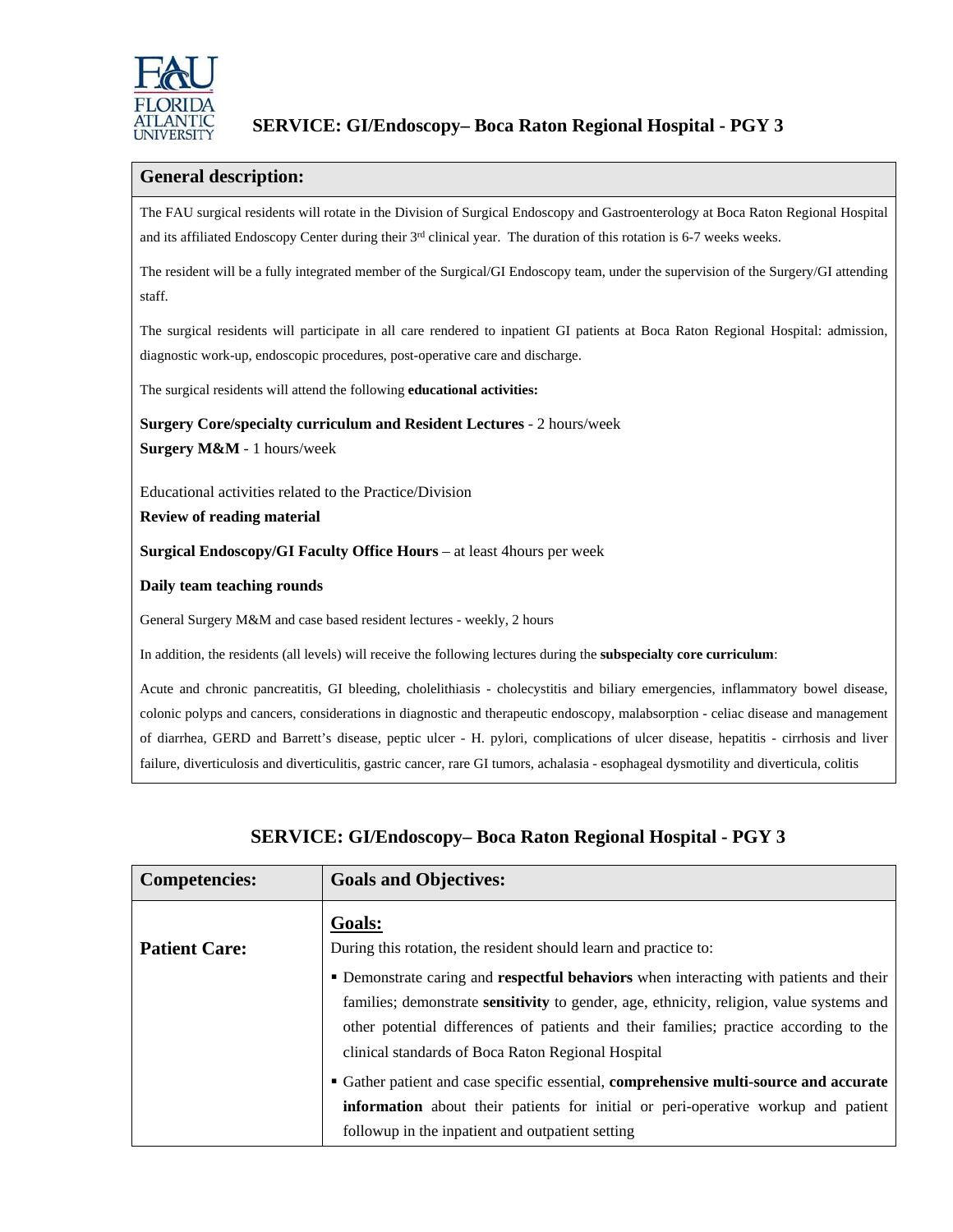- Using all available resources, under the guidance of the Surgical/GI attending, make **informed decisions about diagnostic and therapeutic interventions** based on patient information, up-to-date scientific evidence and clinical judgment; evaluate and implement priorities in patient care and incorporate preventive measures
- Under the guidance by the Surgical/GI attending, develop and **carry out patient management plans**
- Under the guidance by the Surgical/GI attending, **monitor** closely the patient's clinical progress, review and react to variances in patient progress or response to therapeutic interventions; **communicate** the details and changes of patient care, progress and complications to the Surgical/GI attending in a timely manner
- Under close supervision by the Surgical/GI attending and other designated GI related expert personnel, **counsel and educate patients** and their families on the state of the patient's disease, necessary diagnostic tests, operative procedures and medical management
- Use information technology (hospital computer system) to support patient care decisions and patient education (electronic patient record, electronic radiology studies, online educational resources, including literature research)
- **Work closely with other healthcare professionals**, including those from other disciplines (Medicine, Endocrinology, Surgery, Radiology, mid-level providers, nurses, Surgical/GI office staff, etc.), to provide patient-focused and optimum outcome driven care
- Ensure that the **needs of the patient and team supersede individual preferences** when managing patient care; incorporate evidence-based medicine into patient care whenever possible; comply with changes in clinical practice and standards given by the Surgical/GI attending

## **Objectives**:

During the rotation, the resident should:

Under one-on-one supervision of the Surgical/GI attending, **perform competently and/or assist in procedures** (both in the inpatient and outpatient setting) **considered essential for the area of practice**, including:

- a. Esophagoscopy b. Gastroscopy c. Duodenoscopy d. ERCP
- e. Endoscopic ultrasound
- f. Ano-rectoscopy
- g. Rigid and flexible sigmoidoscopy
- h. Colonoscopy

And combined procedures, as well as endoscopy-related diagnostic and therapeutic procedures (biopsy, resection of polyps, dilatation, stenting, hemostasis, ductography, placement of feeding tubes, etc, as outlined in the medical knowledge competency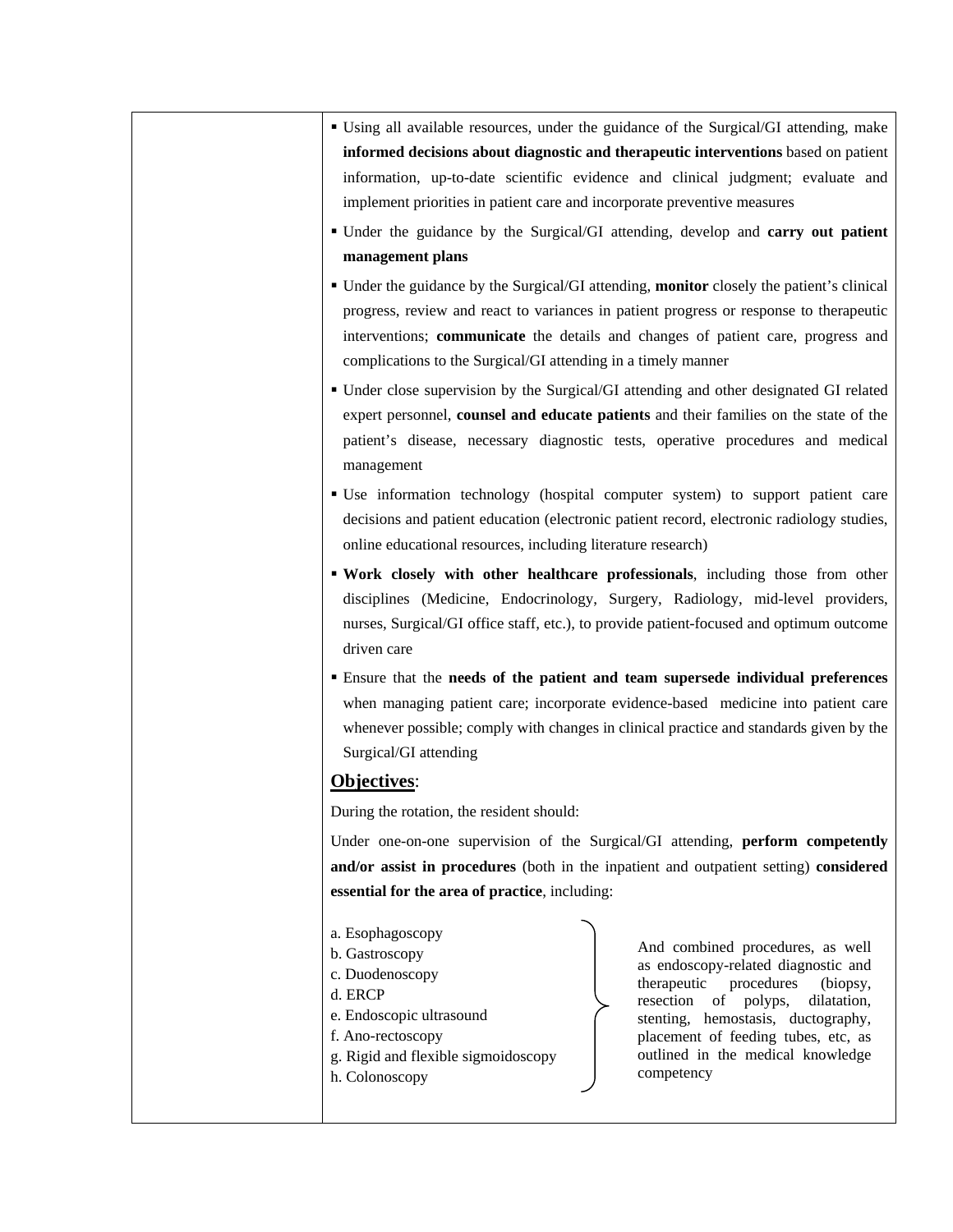|                           | · Demonstrate knowledge of and the ability to use a variety of endoscopic                                                                                                                                               |
|---------------------------|-------------------------------------------------------------------------------------------------------------------------------------------------------------------------------------------------------------------------|
|                           | instruments in the screening, diagnosis and treatment of various diseases                                                                                                                                               |
|                           | <b>Administer conscious sedation</b> and monitor the patient during and after the procedure                                                                                                                             |
|                           | by the Surgical/GI attending,<br>■ Under<br>supervision<br>manage<br>post-operative<br>complications, including hemorrhage, perforation, SIRS/sepsis, sedation-related<br>problems, etc.                                |
|                           | Attend Surgical/GI attending clinic/office hours at least once a week and under one-<br>on-one supervision by the GI attending, participate in the evaluation of patients in the<br>office setting                      |
| <b>Medical Knowledge:</b> | Goals:                                                                                                                                                                                                                  |
|                           | Residents must demonstrate knowledge about established and evolving biomedical,<br>clinical and cognate (e.g. epidemiological and social-behavioral) sciences and the<br>application of this knowledge to patient care. |
|                           | Objectives:                                                                                                                                                                                                             |
|                           | At the end of the GI/Endoscopy rotation, the resident should be able to:                                                                                                                                                |
|                           | Explain the normal anatomy and mucosal histology and appearance throughout the                                                                                                                                          |
|                           | GI tract; explain endoscopic appearance of common mucosal abnormalities:                                                                                                                                                |
|                           | a. Ischemia (mucosal/trans-mural, frank necrosis, acute and chronic)                                                                                                                                                    |
|                           | b. Inflammation (nonspecific, Crohn's and ulcerative colitis, pseudo membranous, etc.)                                                                                                                                  |
|                           | c. Ulceration (trauma, peptic, cancer)                                                                                                                                                                                  |
|                           | d. Polyps (pseudo-, tubular and villous adenoma)                                                                                                                                                                        |
|                           | e. Diverticula                                                                                                                                                                                                          |
|                           | f. AV malformations                                                                                                                                                                                                     |
|                           | g. Neoplasms (carcinoma, GIST, lymphoma)                                                                                                                                                                                |
|                           | h. Strictures, volvulus                                                                                                                                                                                                 |
|                           | i. Mucosal metaplasia                                                                                                                                                                                                   |
|                           | j. Hemorrhoids                                                                                                                                                                                                          |
|                           | " Demonstrate thorough comprehension of common endoscopic diagnostic and                                                                                                                                                |
|                           | therapeutic modalities:                                                                                                                                                                                                 |
|                           | a. Endoscopic biopsy (hot/cold, mucosal/trans-mural) and polyp excision/endo-<br>mucosal resection                                                                                                                      |
|                           | b. Endoscopic ultrasound                                                                                                                                                                                                |
|                           | c. Endoscopic cholangio- and pancreatography and sphincterotomy                                                                                                                                                         |
|                           | d. Endoscopic hemostasis (cautery / heater probe, injection therapy [saline, epi-<br>nephrine, etc.]                                                                                                                    |
|                           | e. Endoscopic laser ablation                                                                                                                                                                                            |
|                           | f. Endoscopic (balloon) dilatation and stent placement                                                                                                                                                                  |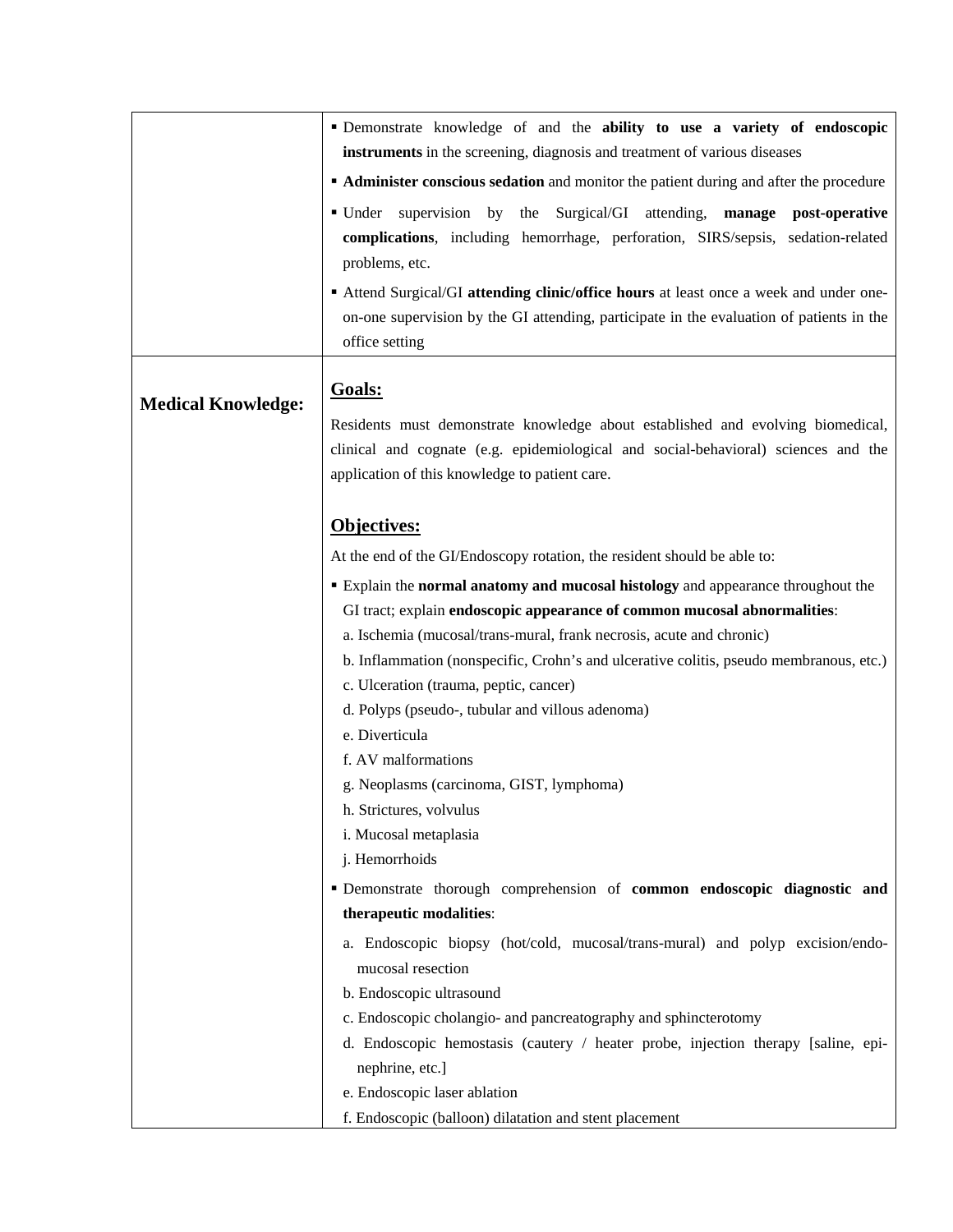- g. Endoscopic placement of nutritional access into stomach, duodenum and proximal jejunum
- h. Endoscopic reduction of volvulus and enteric decompression
- Explain the **limitations of endoscopy**, including reach, visibility under certain conditions, need for sedation, etc.
- Explain the **pathophysiology of disease entities or symptom complexes** in which colonoscopy, sigmoidoscopy (rigid/flexible), ano-rectoscopy may be indicated, including:

#### **Diseases**:

- a. **Inflammatory bowel disease**:
	- Ulcerative colitis
	- Crohn's disease
- b. **Benign and malignant anal and colorectal tumors:**
	- Ano-rectal and colon polyps (pseudo-polyps, tubular/villous adenomas)
	- Polyposis syndromes (Gardner, Peutz Jeghers, Familial polyposis, etc.)
	- Hemorrhoidal disease
	- Ano-rectal and colon cancer

### c. **Infectious conditions**:

- Peudomembranous colitis

#### d. **Intestinal vascular insufficiency**

- Ischemic colitis (acute, subacute, chronic)
- e. **Sigmoid volvulus, cecal volvulus**

#### f. **Diverticulosis, diverticulitis**

### **Signs and symptoms:**

- a. Overt or occult (lower) GI bleed, including workup for chronic Iron deficiency anemia in appropriate age group
- b. Peri-anal pain
- c. Peri-rectal ulcers and fistulous disease
- d. Acute/chronic diarrhea
- e. Unexplained weight loss
- f. Lower GI obstruction, constipation
- g. Ano-rectal or colonic mass lesion, stricture, inflammation on imaging study
- Explain the **pathophysiology of disease entities or symptom complexes** in which esophagoscopy, gastroduodenoscopy and ERCP/endoscopic ultrasound may be indicated, including:

#### **Diseases:**

- a. **(peptic) Ulcer disease and reflux**
	- Gastric ulcers and gastritis
	- Duodenal ulcers and duodenitis
	- Stress gastritis and ulcers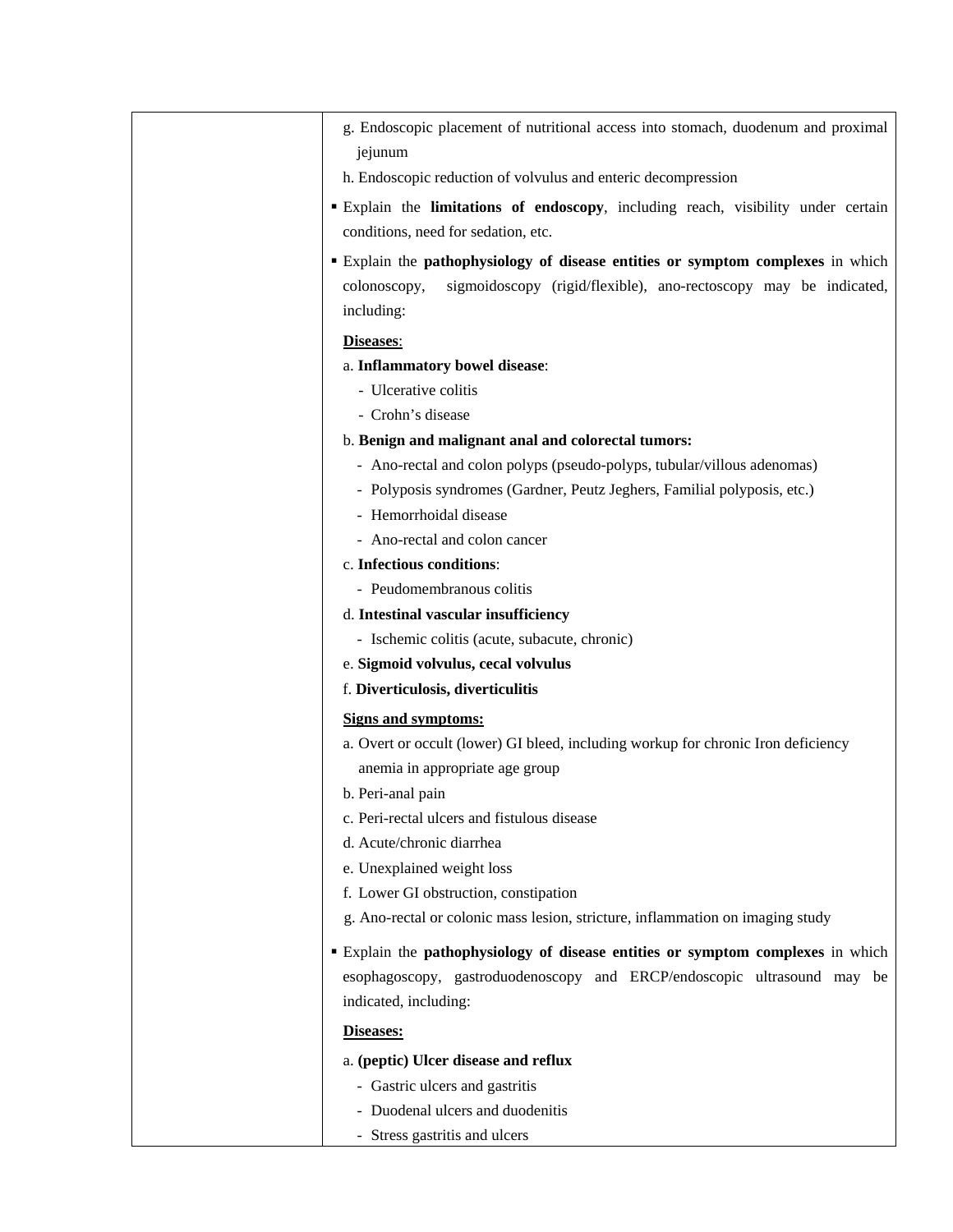| - Gastroesophageal reflux, hiatal hernia                                             |
|--------------------------------------------------------------------------------------|
| b. Benign and malignant conditions                                                   |
| - Esophageal carcinoma (squamous and adenocarcinoma)                                 |
| - Barrett's esophagus                                                                |
| - Gastric polyps (and polyposis syndromes)                                           |
| - Gastric carcinoma and lymphoma                                                     |
| - GIST                                                                               |
| - Duodenal polyps                                                                    |
| - Duodenal carcinoma (peri-ampulary, duodenum proper)                                |
| c. Diverticula (stomach and duodenum)                                                |
| d. Panreatico-biliary disease                                                        |
| - Benign biliary obstruction (calculus, pancreatitis, anatomic variant, other benign |
| strictures)                                                                          |
| - (acute / chronic) Pancreatitis, pancreatic pseudocyst                              |
| - Bile duct carcinoma, pancreatic carcinoma, cyst adenoma and - carcinoma, and       |
| (head of pancreas) islet of Langerhans tumors                                        |
| - Choledochal cysts                                                                  |
| e. Upper gastrointestinal hemorrhage                                                 |
| f. Achalasia, esophageal spasm, esophageal diverticula                               |
| <b>Signs and symptoms:</b>                                                           |
| a. Dysphagia, odynophagia, chest pain, epigastric pain                               |
| b. Regurgitation, vomiting (undigested or partially digested food, bilious)          |
| c. Early satiety, unexplained weight loss, malabsorption                             |
| d. Hematemesis, coffee ground emesis, iron deficiency anemia (appropriate age group) |
| e. Jaundice, right upper quadrant pain or mass                                       |
| f. Pulmonary complications of reflux disease                                         |
| g. Esophageal, gastric, duodenal, pancreatic, biliary mass lesion, stricture, mass,  |
| inflammation on imaging study                                                        |
| Assess the potential complications that may result from endoscopic procedures and    |
| their management, including:                                                         |
| a. Hemorrhage                                                                        |
| b. Perforation (pressure, endoscopic hemostasis sequelae, instrument, biopsy, etc.)  |
| c. SIRS/sepsis (bacterial translocation, perforation, etc.)                          |
| d. Complications related to sedation and procedural stress                           |
| Assess utility and limitations of potential alternatives to endoscopy, including:    |
| a. Entero-capsule study                                                              |
| b. Conventional contrast studies (fluoroscopy, CT)                                   |
| c. Virtual (CT) colonoscopy                                                          |
| d. MRI (MRCP, etc.)                                                                  |
| " Understand the sedation and monitoring requirements for various types of           |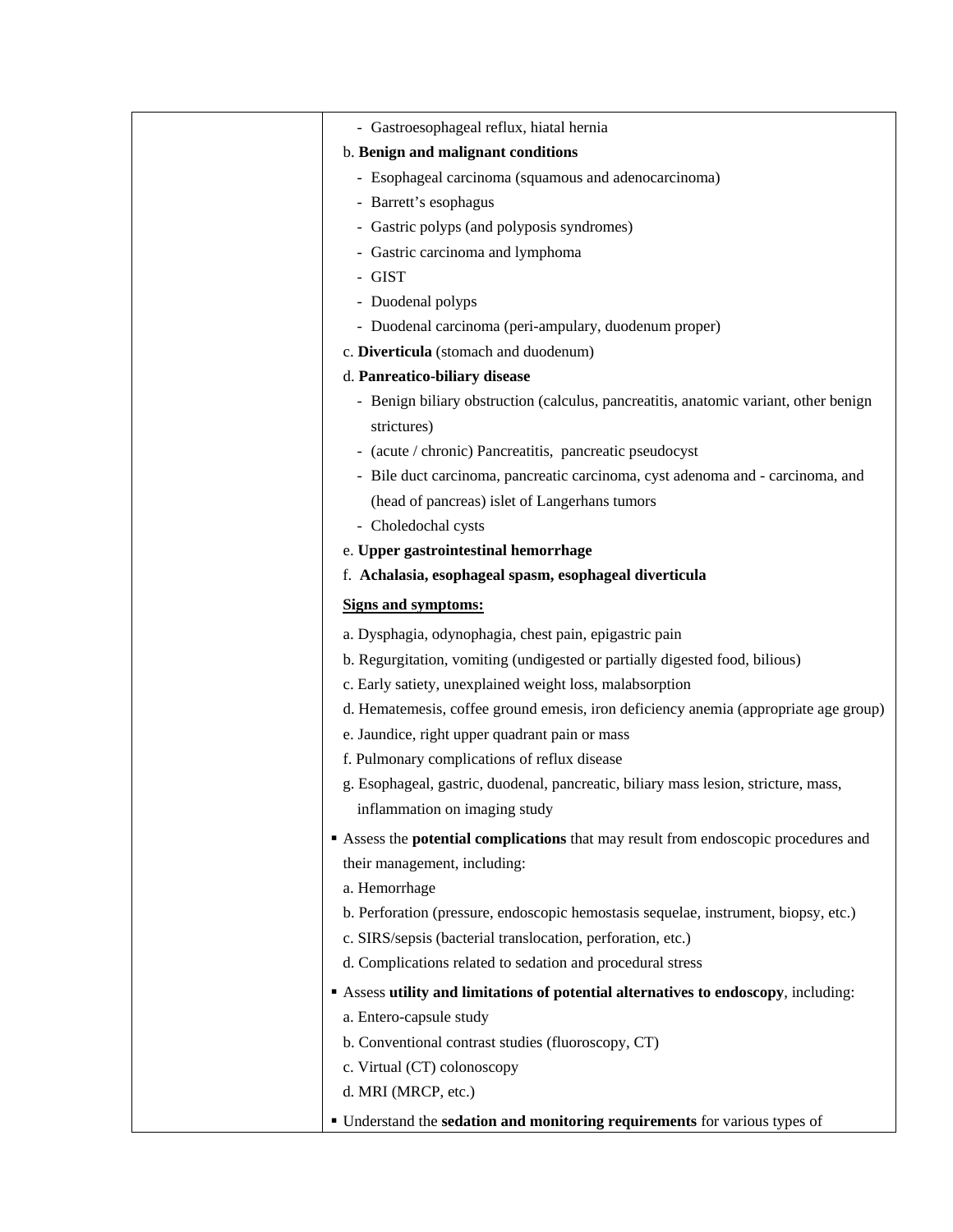|                                                                     | endoscopy, including the effects of comorbid disease and advanced age                                                                                                                                                                                                                                                                                                                                                                                                                                                                                                                                                                                                                                                                                                                                                                                                                    |
|---------------------------------------------------------------------|------------------------------------------------------------------------------------------------------------------------------------------------------------------------------------------------------------------------------------------------------------------------------------------------------------------------------------------------------------------------------------------------------------------------------------------------------------------------------------------------------------------------------------------------------------------------------------------------------------------------------------------------------------------------------------------------------------------------------------------------------------------------------------------------------------------------------------------------------------------------------------------|
| <b>Practice-based</b><br><b>Learning and</b><br><b>Improvement:</b> | <u> Objectives – General:</u><br>• Complete the reading assignment (see literature list)<br>■ Attend all (≥ 85%) conferences, M&M conferences, Grand Rounds / other<br>educational activities of the Division of Gastroenterology during the rotation.<br>• Take a post-rotation self-assessment test with at least 75% correct answers<br><b>Goals and Objectives:</b><br>Residents must be able to investigate and evaluate their patient care practices, appraise<br>and assimilate scientific evidence, and improve their patient care practices. Residents are<br>expected to:<br><b>Self-assessment:</b> Analyze practice experience during the rotation, as well as own<br>performance-based on interaction with Surgical/GI attending(s) and other key GI staff;                                                                                                                 |
|                                                                     | accept and use constructive criticism to improve performance in the six core<br>competencies.<br><b>• Medical knowledge:</b> Self-directed and under mentorship of GI attending staff, locate,                                                                                                                                                                                                                                                                                                                                                                                                                                                                                                                                                                                                                                                                                           |
|                                                                     | appraise and assimilate evidence from scientific studies related to their patients' health<br>problems; Use evidence based medicine approach to patient care whenever possible;<br>apply knowledge of study designs and statistical methods to the appraisal of clinical<br>studies and other information on diagnostic and therapeutic effectiveness; use<br>information technology to manage information, access online medical information; and<br>support their own education; facilitate the learning of students and other health care<br>professionals on the GI service by sharing pre-existing and newly acquired knowledge<br>(general and case-based) on rounds and during formal educational activities. Residents<br>are encouraged to ask/question the GI staff and/or other GI related expert providers for<br>clarification of unclear concepts / practices at any time. |
|                                                                     | <b>Participate in the management of GI patients and related procedures</b> in the<br>inpatient and outpatient setting as outlined in the patient care competency; during the<br>rotation, the resident should become familiar/proficient with:                                                                                                                                                                                                                                                                                                                                                                                                                                                                                                                                                                                                                                           |
|                                                                     | a. Fundamentals of GI patient history and exam, and related diagnostic tests and<br>procedures in adult patients                                                                                                                                                                                                                                                                                                                                                                                                                                                                                                                                                                                                                                                                                                                                                                         |
|                                                                     | b. Fundamentals of endoscopy, including instrument handling, options for therapy,<br>conscious sedation<br>c. Common complications in GI patients and management thereof                                                                                                                                                                                                                                                                                                                                                                                                                                                                                                                                                                                                                                                                                                                 |
|                                                                     |                                                                                                                                                                                                                                                                                                                                                                                                                                                                                                                                                                                                                                                                                                                                                                                                                                                                                          |
| <b>Interpersonal and</b><br>Communication                           | <b>Goals and Objectives:</b><br>Residents must be able to demonstrate interpersonal and communication skills that result<br>in effective information exchange and teaming with patients, their patient's families and<br>professional associates. Residents are expected to:                                                                                                                                                                                                                                                                                                                                                                                                                                                                                                                                                                                                             |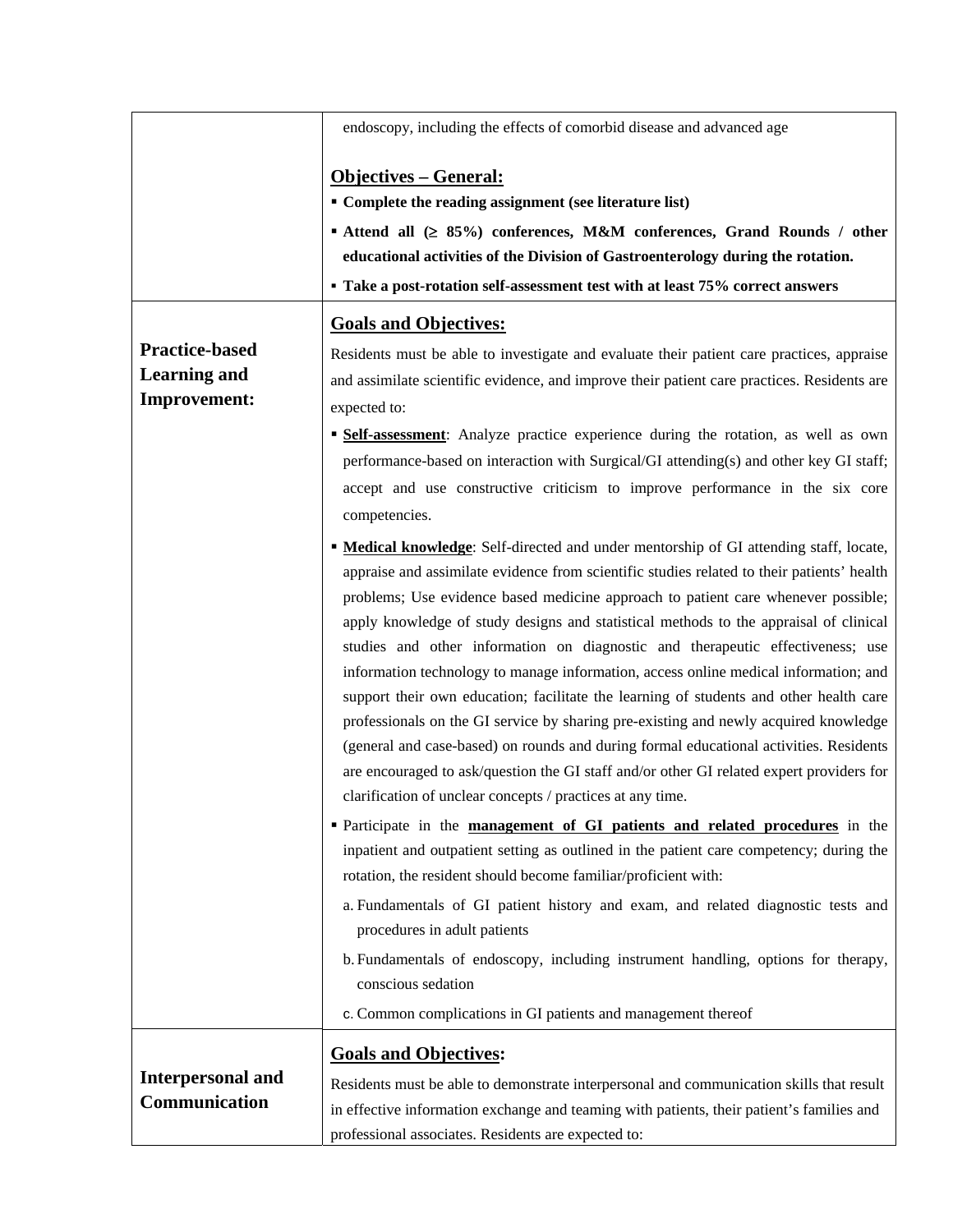| <b>Skills:</b>                    | " Develop interpersonal skills necessary to communicate effectively with patients,<br>patient families, nursing staff, mid-level healthcare providers, ancillary staff, medical<br>students, fellow residents and attending staff in the complex multi-specialty<br>environment that constitutes Gastroenterology<br>" Contribute to creating an atmosphere of collegiality and mutual respect with all<br>providers involved in the care of patients<br>• Develop effective listening, questioning and documentation skills<br>• Demonstrate ability to work effectively as a member of a team<br>• Demonstrate ethically sound behavior – (see also Professionalism)<br><b>Share own knowledge</b> with other members of the team to foster an environment of<br>learning |
|-----------------------------------|-----------------------------------------------------------------------------------------------------------------------------------------------------------------------------------------------------------------------------------------------------------------------------------------------------------------------------------------------------------------------------------------------------------------------------------------------------------------------------------------------------------------------------------------------------------------------------------------------------------------------------------------------------------------------------------------------------------------------------------------------------------------------------|
|                                   | <b>Goals and Objectives:</b>                                                                                                                                                                                                                                                                                                                                                                                                                                                                                                                                                                                                                                                                                                                                                |
| <b>Professionalism:</b>           | Residents must demonstrate a commitment to carrying out professional responsibilities,<br>adherence to ethical principles and sensitivity to a diverse patient population. Residents<br>are expected to:                                                                                                                                                                                                                                                                                                                                                                                                                                                                                                                                                                    |
|                                   | • Demonstrate adherence to institutional and departmental standards and policies                                                                                                                                                                                                                                                                                                                                                                                                                                                                                                                                                                                                                                                                                            |
|                                   | • Demonstrate respect, compassion, integrity and ethical behavior that are consistent                                                                                                                                                                                                                                                                                                                                                                                                                                                                                                                                                                                                                                                                                       |
|                                   | with the values of the department and institution; develop and sustain sensitivity<br>toward differences of age, gender, culture, religion, ethnicity or other diversities in<br>both co-workers and patients.                                                                                                                                                                                                                                                                                                                                                                                                                                                                                                                                                              |
|                                   | " Demonstrate ability to appropriately take on, share and delegate responsibilities<br>with regard to patient care; balance own rights and privileges appropriately with<br>responsibilities and accountability resulting from being a member of a team dedicated<br>to patient care                                                                                                                                                                                                                                                                                                                                                                                                                                                                                        |
|                                   | " Demonstrate commitment to excellence and on-going professional development                                                                                                                                                                                                                                                                                                                                                                                                                                                                                                                                                                                                                                                                                                |
|                                   | " Under attending and other GI staff guidance, develop skill to resolve potential<br>problems and conflicts that occur in a complex corporate environment using the<br>appropriate channels and methods of communication to maximize patient care and<br>surgical service performance                                                                                                                                                                                                                                                                                                                                                                                                                                                                                       |
|                                   | Evaluate and formulate a response to ethical questions                                                                                                                                                                                                                                                                                                                                                                                                                                                                                                                                                                                                                                                                                                                      |
|                                   | <b>Goals and Objectives:</b>                                                                                                                                                                                                                                                                                                                                                                                                                                                                                                                                                                                                                                                                                                                                                |
| Systems-based<br><b>Practice:</b> | Residents must demonstrate an awareness of and responsiveness to the larger context and<br>system of health care and the ability to effectively call on system resources to provide<br>care that is of optimal value. Residents are expected to:                                                                                                                                                                                                                                                                                                                                                                                                                                                                                                                            |
|                                   | • Understand how choices in patient care and other professional practices affect other                                                                                                                                                                                                                                                                                                                                                                                                                                                                                                                                                                                                                                                                                      |
|                                   | healthcare professionals, the healthcare organization and the larger society and how<br>these elements of the system affect their own practice.                                                                                                                                                                                                                                                                                                                                                                                                                                                                                                                                                                                                                             |